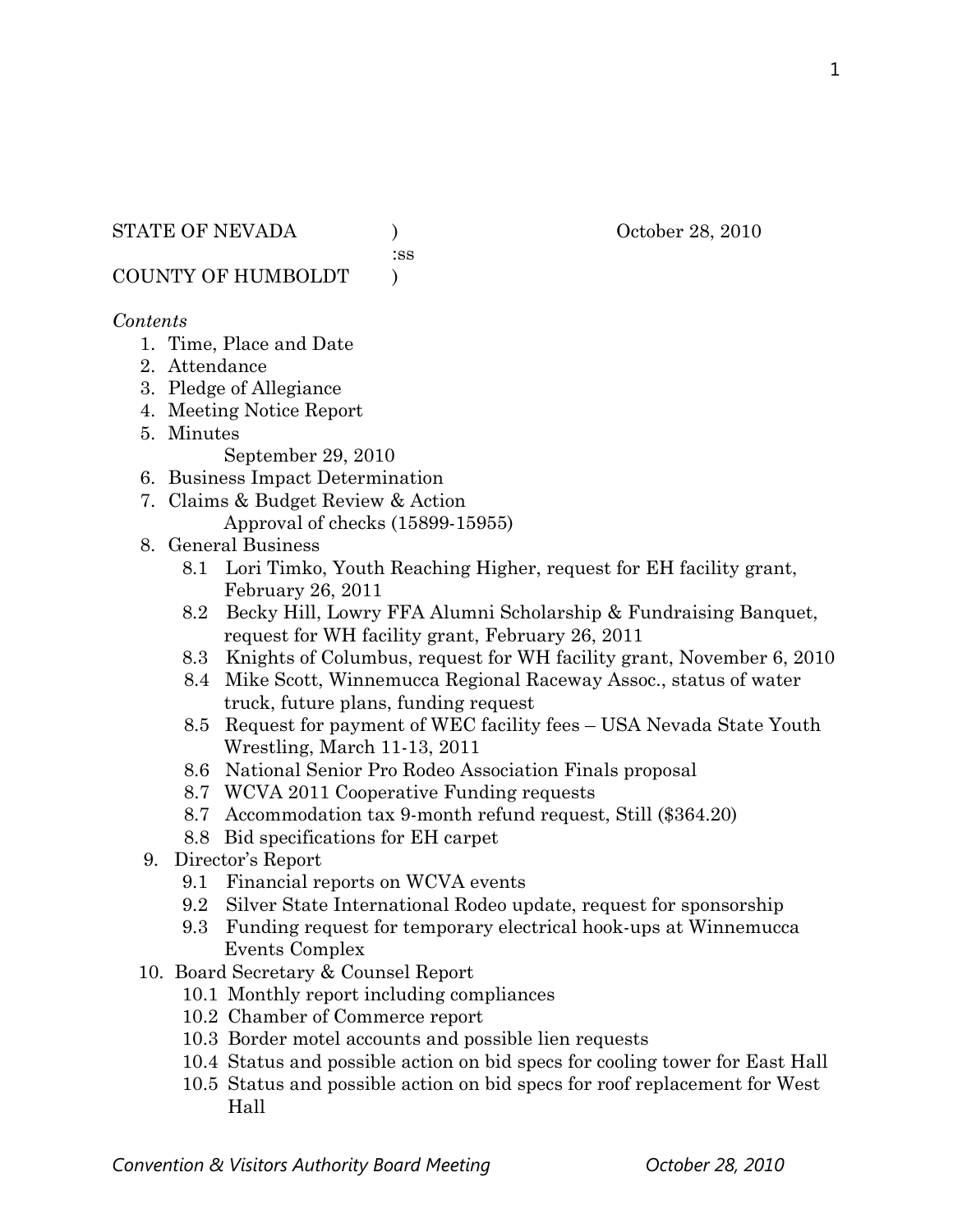- 10.7 Nine month refund information for licensees
- 11. Board Administrator
	- 11.1 September reports
- 12. Other Reports
- 13. Next Meeting Date
- 14. Adjournment

### **MINUTES OCTOBER 28, 2010**

**1. Time, Place and Date.** The Winnemucca Convention and Visitors Authority met in regular session in full conformity with the law at the Winnemucca Convention Center, West Hall, Winnemucca, Nevada at 4:00 pm on Wednesday, October 28, 2010 with Chairman Terry Boyle presiding.

|                                                           | <b>2. Attendance.</b> Convention and Visitors Authority Board Officials Present: |  |
|-----------------------------------------------------------|----------------------------------------------------------------------------------|--|
| Terry Boyle                                               | Chairman and Hotel Representative                                                |  |
| Rodd William Stowell                                      | Vice Chairman and Business Representative                                        |  |
| Don Stoker                                                | Treasurer and Motel Representative                                               |  |
| Bill Macdonald                                            | Secretary and Counsel                                                            |  |
| Kendall Swensen                                           | Board Administrator                                                              |  |
| Convention and Visitors Authority Board Officials Absent: |                                                                                  |  |
| Dan Cassinelli                                            | County Representative                                                            |  |
| Joyce Sheen                                               | City Representative                                                              |  |
|                                                           |                                                                                  |  |
| <b>Staff Members Present:</b>                             |                                                                                  |  |

| Kim Petersen | Director             |
|--------------|----------------------|
| Shelly Noble | Administrative Clerk |

*Others Present:*  Ed Partee Lowry FFA Alumni Chris Gillespie Knights of Columbus Grant Slocumb Wells Fargo Advisers Walt Vetter Edward Jones

Rebecca Gray Youth Reaching Higher

#### **3. Pledge of Allegiance.**

#### **4. Meeting Notice Report.**

Chairman Boyle reported that notice, including meeting agenda, was posted by Darrel Field by 9:00 am Friday, July 16, 2010 at Humboldt County Library, Court House, Post Office, City Hall and Convention Center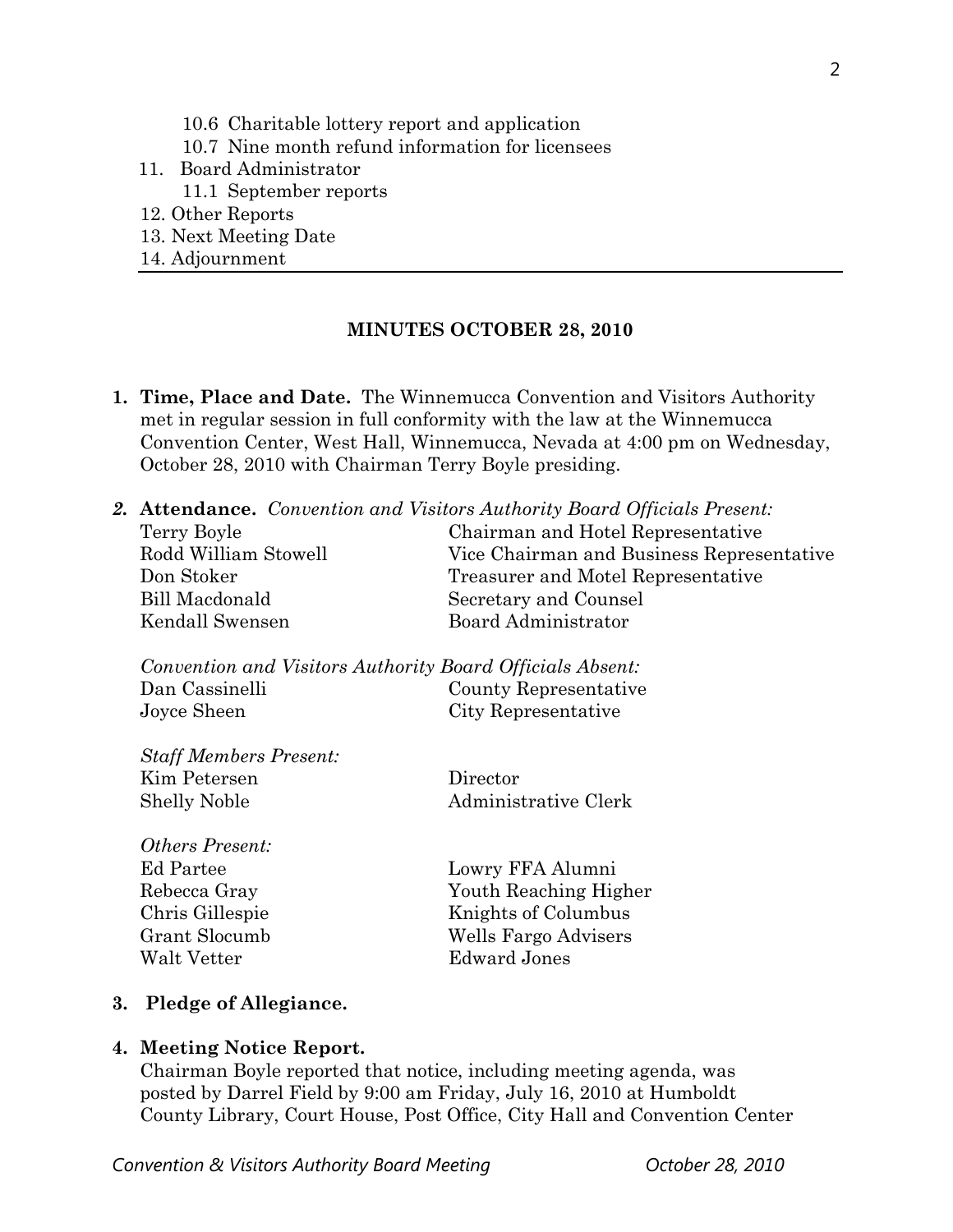West Hall. No persons have requested mailed notice during the past six months.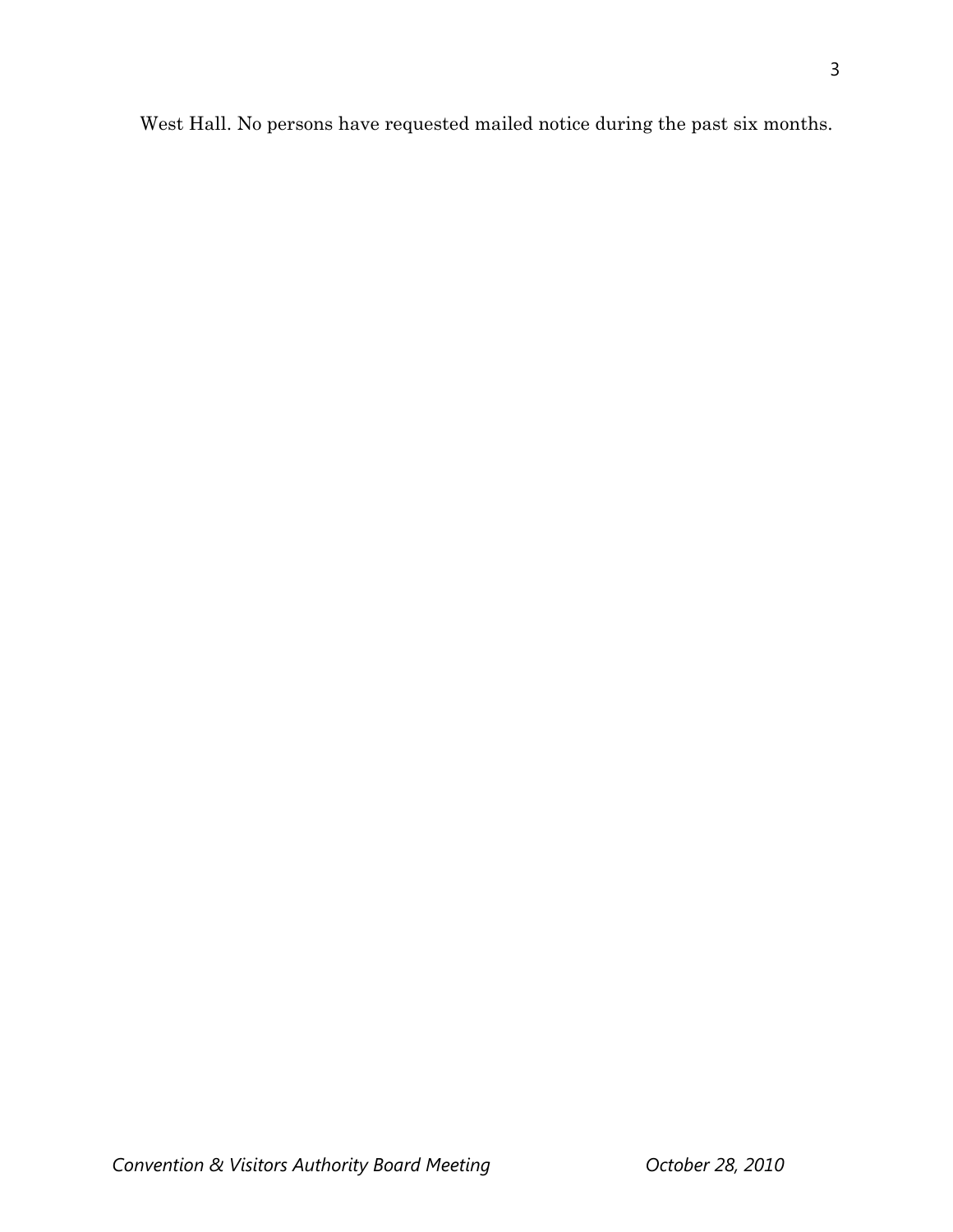**5. Minutes.** 

Prior meeting minutes of June 16, 2010 were reviewed. *Don Stoker made a motion to accept the minutes of the June 16, 2010 meeting. Motion carried unanimously, 5-0.* 

- **6. Business Impact Determination.** After review of the July 21, 2010 agenda, *Joyce Sheen made a motion that no proposed agenda item is likely to impose a direct and significant economic burden on a business or directly restrict formation, operation, or expansion of a business. The motion carried unanimously, 5-0.*
- **7. Claims.** The following claims were submitted for payment and approved on July 21, 2010:

CHECK NUMBERS AMOUNT 15665-15738 Nevada State Bank \$237,322.93

# *Don Stoker made a motion to approve all claims as submitted. The motion carried unanimously, 5-0.*

# **8. General Business.**

**8.1 Accommodation tax 9-month refund request, Bruckler (\$223.20)**  K. Michael Bruckler (\$223.20) has submitted receipts and the proper paper work to receive this room tax rebate.

# **8.2 Accommodation tax 9-month refund request, Davey (\$402)**  Charles Davey (\$402) has submitted receipts and the proper paper work to receive this room tax rebate.

## **8.3 Accommodation tax 9-month refund request, Heide (\$546.20)**

Edward Heide (\$546.20) has submitted receipts and the proper paperwork to receive this room tax rebate.

# *Joyce Sheen made a motion to approve the 9-month accommodation tax refunds for K. Michael Bruckler (\$223.20), Charles Davey (\$402) and Edward Heide (\$546.20). Motion carried unanimously, 5-0.*

# **8.4 Report on City street lights program, discussion**

Don asked that this item be added to the meeting agenda so that this board could get an update on this on-going project. The funding for this project is for up to 180 energy-efficient street lights located on various Winnemucca streets. A prototype will be installed next month by a company out of Reno. If anyone has any comments on this they are encouraged to contact a city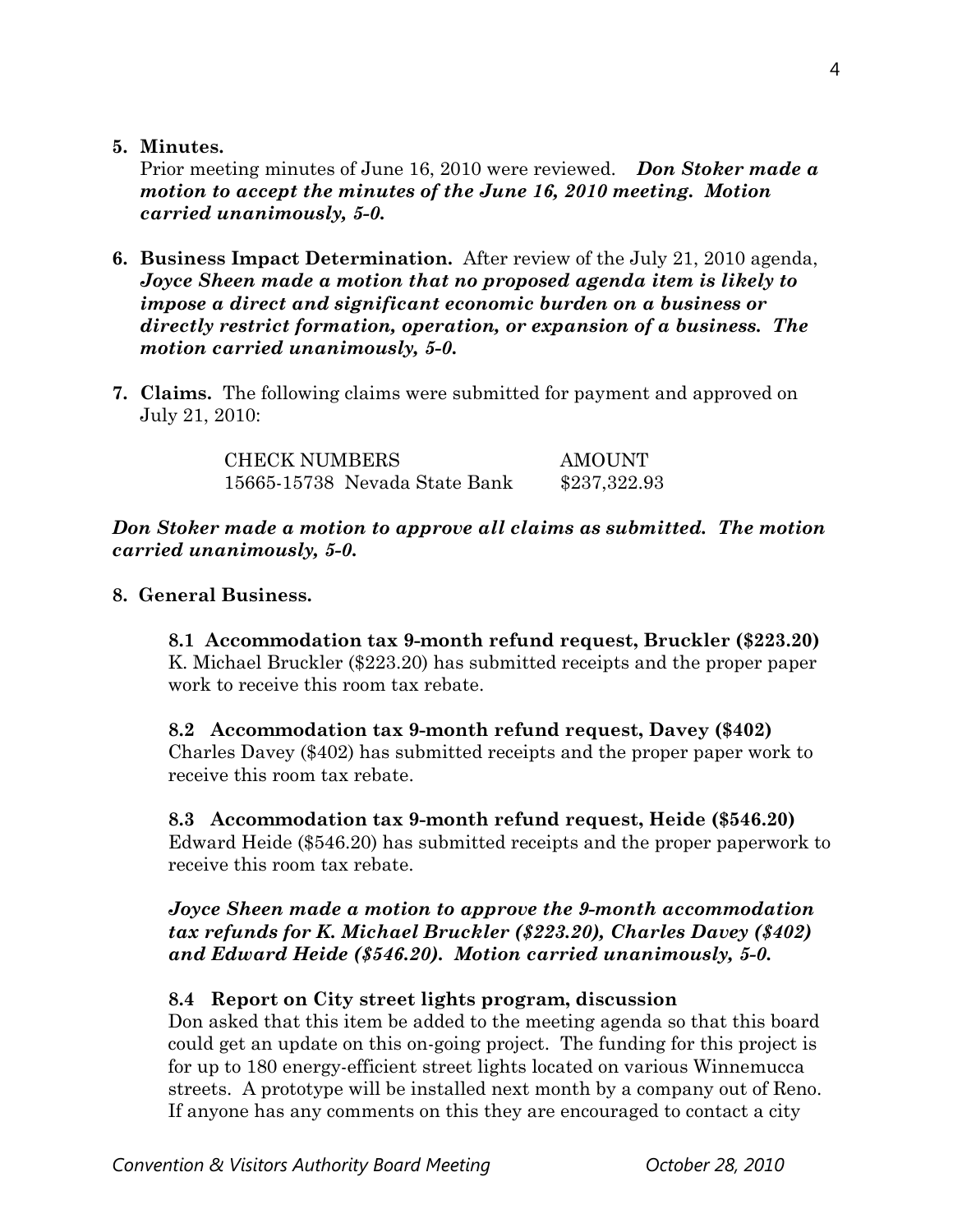official. These lights are estimated to generate an energy savings of \$30,000- \$40,000 per year. This project is a "work in progress" so changes can still be made.

# **8.5 Darrel Field, Run-A-Mucca Committee, report on 2010 event**

Darrel presented registration information to the board on the 2010 Run-A-Mucca Motorcycle Rally held Memorial Day Weekend. The week before the event the weather was wet and cold. This affected registration numbers. The weather did improve on Saturday so we had quite a few participants register when they arrived. There were 650 registered bikes, compared to 873 last year. Darrel's committee counted 739 bikes in town Saturday night. Even though registration numbers were down, participation in the planned events was up. The bbq at Paradise Valley was a big hit. Over 600 meals were served. The motorcycle raffle was profitable. Overall, the rally lost approximately \$7,600. This can be accounted for in the decrease of sponsor donation amounts and increased entertainment expenses.

# **8.6 Drew Jenkins, Winnemucca Stock Car Division, request for sponsorship**

Mr. Jenkins was not present at the meeting.

# **8.7 McDermitt Rodeo Board, report on 2010 event**

Darlene Albisu presented the WCVA Board with a report on their Ranch Hand Rodeo held over the July 4th weekend, as well as financial information on the event. This year the committee was a little under the gun since they took over the event rather late in the year. Even so, those that participated and attended enjoyed the weekend and were complimentary of the rodeo. There are some changes they want to make for next year's event to make it even better. The WCVA provided a \$6,000 underwriting to the McDermitt Rodeo Board and Mrs. Albisu was able to present them with a check tonight for \$3,000 as a partial repayment of this underwriting.

**8.8 East Hall repairs & upgrades, discussion of next major project**  Alan Duvall reported that three new boilers have been installed in the East Hall along with the chillers. The old boiler will now only be used as a backup. Digital controllers still need to be installed. While doing this work it has come to Alan's attention that the cooling tower on the East Hall roof is leaking. It has leaked in the past and been patched and repaired but it is past that point now and needs to be replaced. *Don Stoker made a motion authorizing Bill and Kim to proceed with preparing bid specifications for a new cooling tower for the East Hall and for them to proceed with the process for publishing the bid request per NRS. Alan will get the necessary technical information to Bill on the cooling tower. Motion passed unanimously, 5-0.*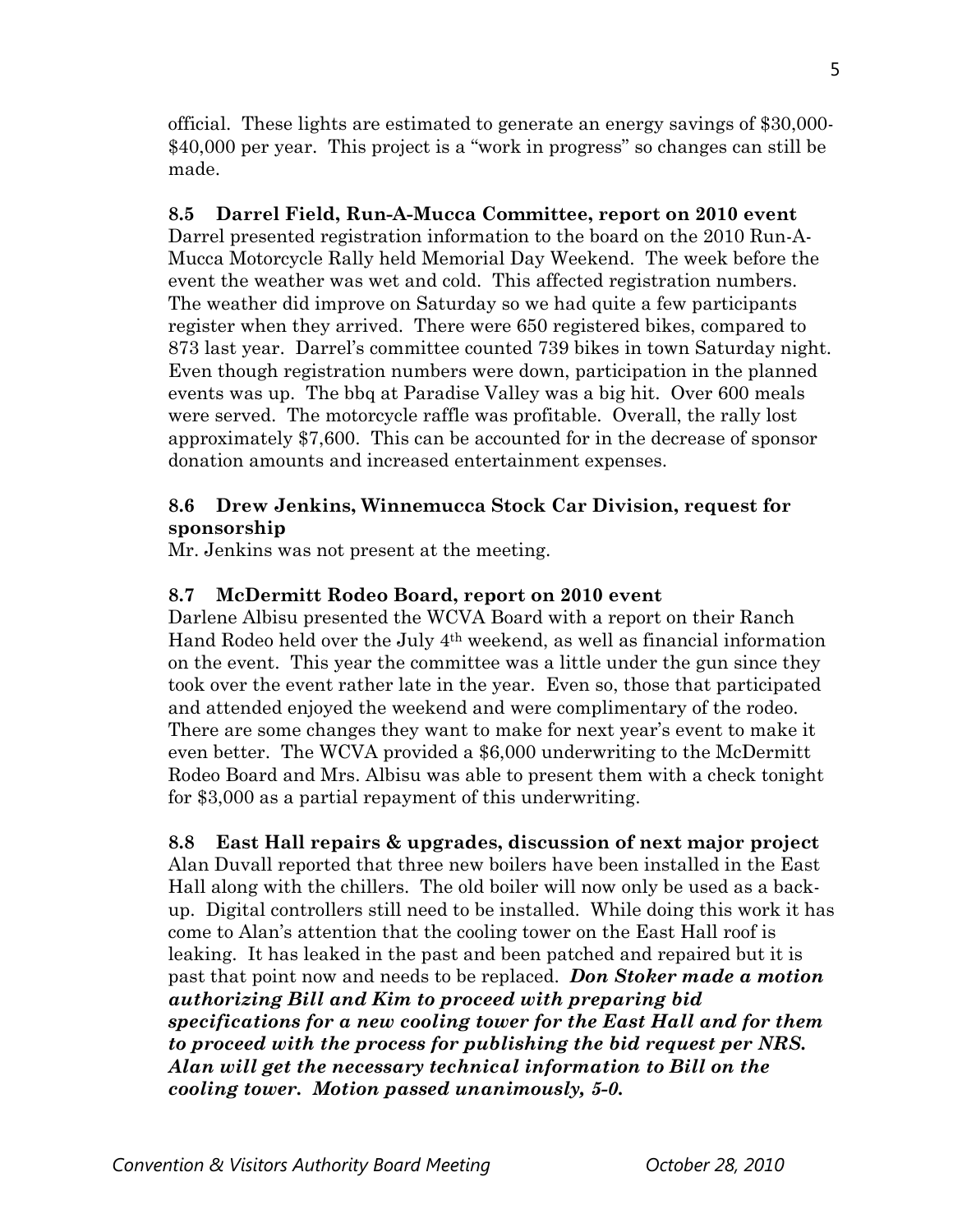#### **8.9 Status of warm-up arena**

The insurance company hired an engineer to inspect the damage to the arena. They authorized Michael Clay to make the necessary repairs. This facility can now be used as long as wind gusts are less than 30 mph. The airport is the nearest location that has the equipment to measure wind speed. At some point, we may wish to purchase this equipment since the wind at the airport and at the Events Complex can be blowing at very different speeds.

### **9. Director's Report.**

#### **9.1 Financial reports on WCVA events**

The financial report from the Ranch Hand Rodeo was included in the board packets for review.

#### **9.2 Emergency chiller replacement, Convention Center West Hall**

Recently half of the chiller in the West Hall failed due to power bumps. Since we are in the middle of summer, replacement could not be delayed. The cost to the Convention Center was \$11,600.

### **9.3 Purchase of electronic media system, Convention Center West Hall**

As we book more and more meetings and other events, we have seen an increase in requests for PowerPoint projectors. We currently have two but one is not operational and has been sent for repair. Kim provided board members with information on a projector system that would install one in each of the five rooms of the West Hall. They would be hung from the ceiling. This would prevent any abuse of the machines and insure their availability to anyone renting the facility. Along with use in each room, they can also be tied in to each other so that people attending an event that utilizes more than one room can all see the same presentation on screens in each room. The estimate that Kim received from Troxell Communication was at \$18,034 and did not include installation. *Dan Cassinelli made a motion authorizing Kim to purchase a projector system for the West Hall at a cost not to exceed \$22,500. Motion carried unanimously, 5-0.* 

#### **9.4 Purchase & delivery of safety barriers for Street Drags**

Due to concerns from one property owner on the site of the annual street drags, NNRA has agreed to install safety barriers on the side of the street that his business is on. Barriers have been located on I-80 near Truckee. They do not meet the current specs for highway use. Denise Dolphin is in contact with the party selling the barriers and has been organizing their transportation from Truckee to Winnemucca. They are extremely heavy so only 6 can be put on a semi trailer at a time. The cost for the barriers is approximately \$10,000 and NNRA is requesting that WCVA pay \$6,500 of this cost. Mrs. Sheen questioned whether this would be the last year that the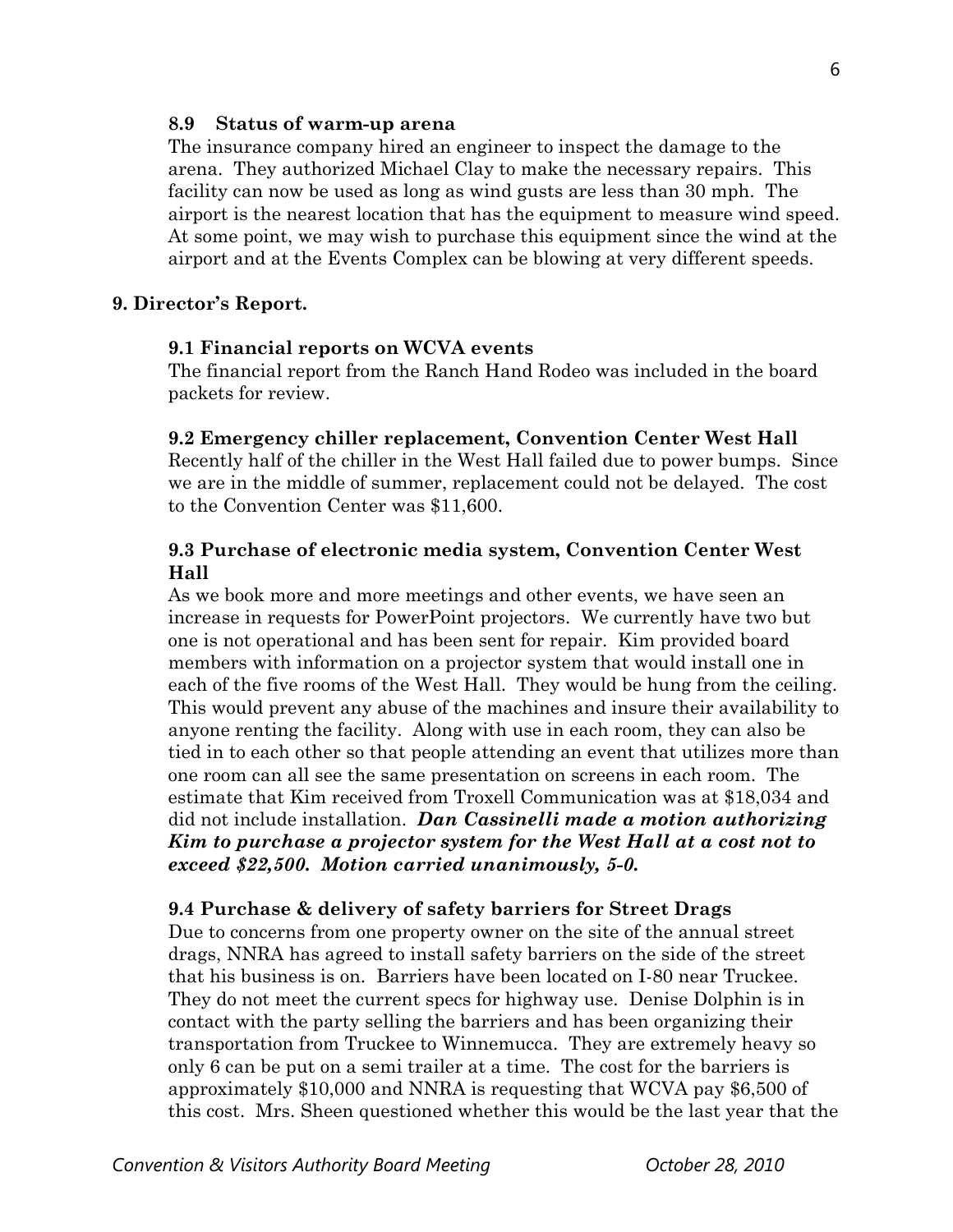drags would be held in town due to safety concerns but after making a call to City Manager West she was able to confirm that if barriers were in place during this event the city would continue to approve the street closure, at least for the foreseeable future. *Don Stoker made a motion authorizing a\$6,500 grant to NNRA to be used towards purchase of safety barriers for the Street Drags. Motion carried unanimously, 5-0.* 

# **10. Secretary & Counsel, Monthly Report.**

# **10.1 Monthly report including compliances**

Bill presented his report for July.

# **10.2 Chamber of Commerce report**

This is included in Bill's packet.

# **10.3 Report on delinquencies**

This is included in Bill's packet. He will have a full report next month.

# **10.4 Report on Hi-Desert RV complaint, Commissioners' Meeting**

As an FYI for board members, packets were handed out with information collected from the internet on rates charged by Hi-Desert RV Park. Mr. Selesnick offers many different discounts that would bring his nightly rate down substantially. This becomes important because as we negotiate with events we are trying to bring to the fairgrounds, the WEC camp ground is an important part of that. This shows that our rates and those charged at Hi-Desert are not necessarily that different.

# **10.5 Unusual pigeon program**

Bill included a copy of an article from a newspaper in Clark County. Southern Nevada is using pigeon birth control to manage the pigeons there. Something to think about?

## **10.6 Good Sam contract**

No report.

## **10.7 Propane car display documentation update**  No report.

# **11. Board Administrator.**

## **11.1 June financial reports**

Room taxes for June were up slightly compared to last year.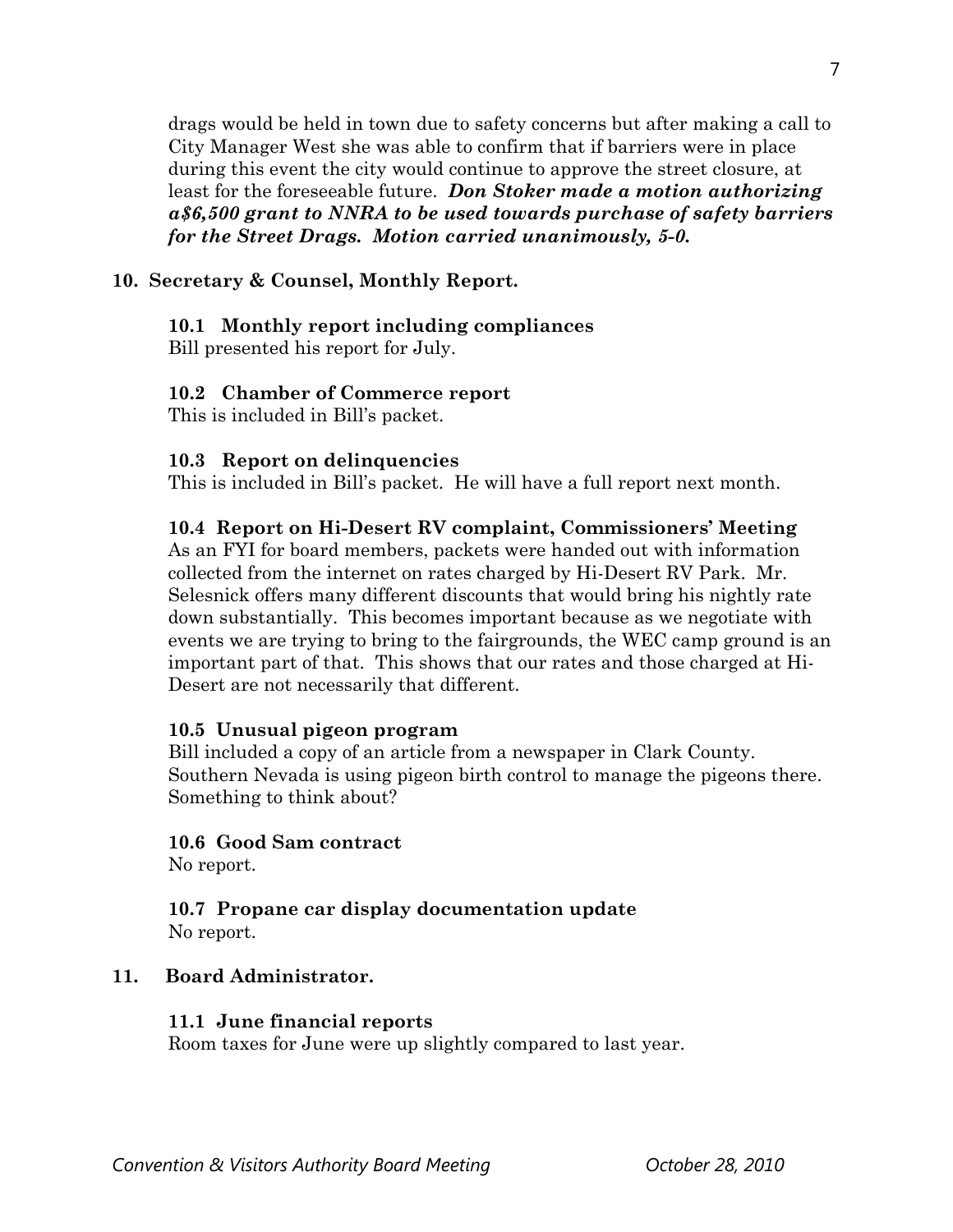## **12. Other Business**

# **12.1 West Hall roof**

The West Hall roof will need to be replaced in the near future. Kim and Bill will start to get information together to begin the bid process.

## **12.2 Silver State International Rodeo**

Kim has been contacted by the producers of the Silver State International Rodeo. This event has been located in Fallon for the past several years but they are interested in, possibly, moving to Winnemucca. Participants in this rodeo are high school rodeo cowboys and cowgirls who have placed 6th through 10th in their state high school rodeo finals. There are usually 500 participants that attend plus their families. It runs the week after July 4th. Kim and Dale Owen went to Fallon during this year's rodeo to observe its set up, etc. To accommodate them we would have to expand our camping facility. This would require coordination with the county. Bill will talk with Bill Deist about getting this on a commission agenda so that WCVA can have a joint meeting with them to discuss the details. The city may also wish to be involved.

# **12.3 Options to diversify cash investments**

Kendall brought information to the Board on one investment option that he feels would be appropriate for our funds. He will bring a more detailed proposal to the next meeting.

# **13. Regular Business. Next Meeting. The Board confirmed the next regular meeting date of Wednesday, August 18, 2010, 4:00 pm.**

# **14. Adjourn.** *Don Stoker made a motion to adjourn this meeting. Motion carried unanimously, 5-0.*

The meeting was adjourned at 6:40 pm to the next regular meeting, or to the earlier call of the Chairman or to the call of any three (3) members of the Board on three (3) working days notice.

Respectfully submitted,

Shelly Noble